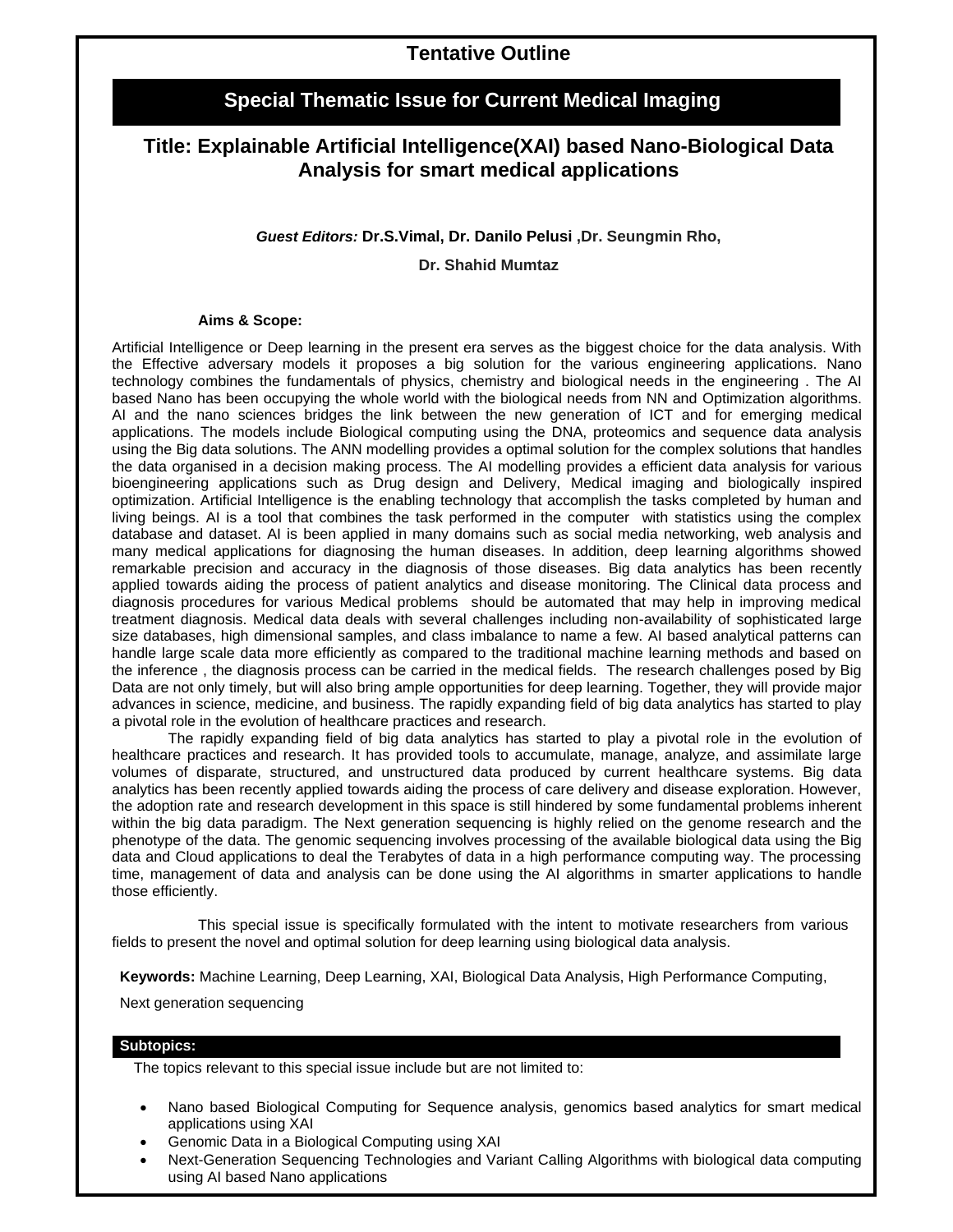- Newborn Genetic Screening Tools for biological data analysis using XAI
- Nano based DNA computing using XAI
- Novel deep learning architectures using bio-inspired computing methodologies
- Genomics for clinical detection and characterization of bacterial pathogens using AI
- Social networking and AI based suggestions for smart Medical applications using AI

## **Schedule:**

- $\Diamond$  Manuscript submission deadline: August 30, 2021
- $\Box$ Announcement of acceptance by the Guest Editors: October 30, 2021
- $\diamondsuit$  Final manuscripts due: December 20, 2021

Any queries should be addressed to [cmim@benthamscience.net](mailto:cmim@benthamscience.net)